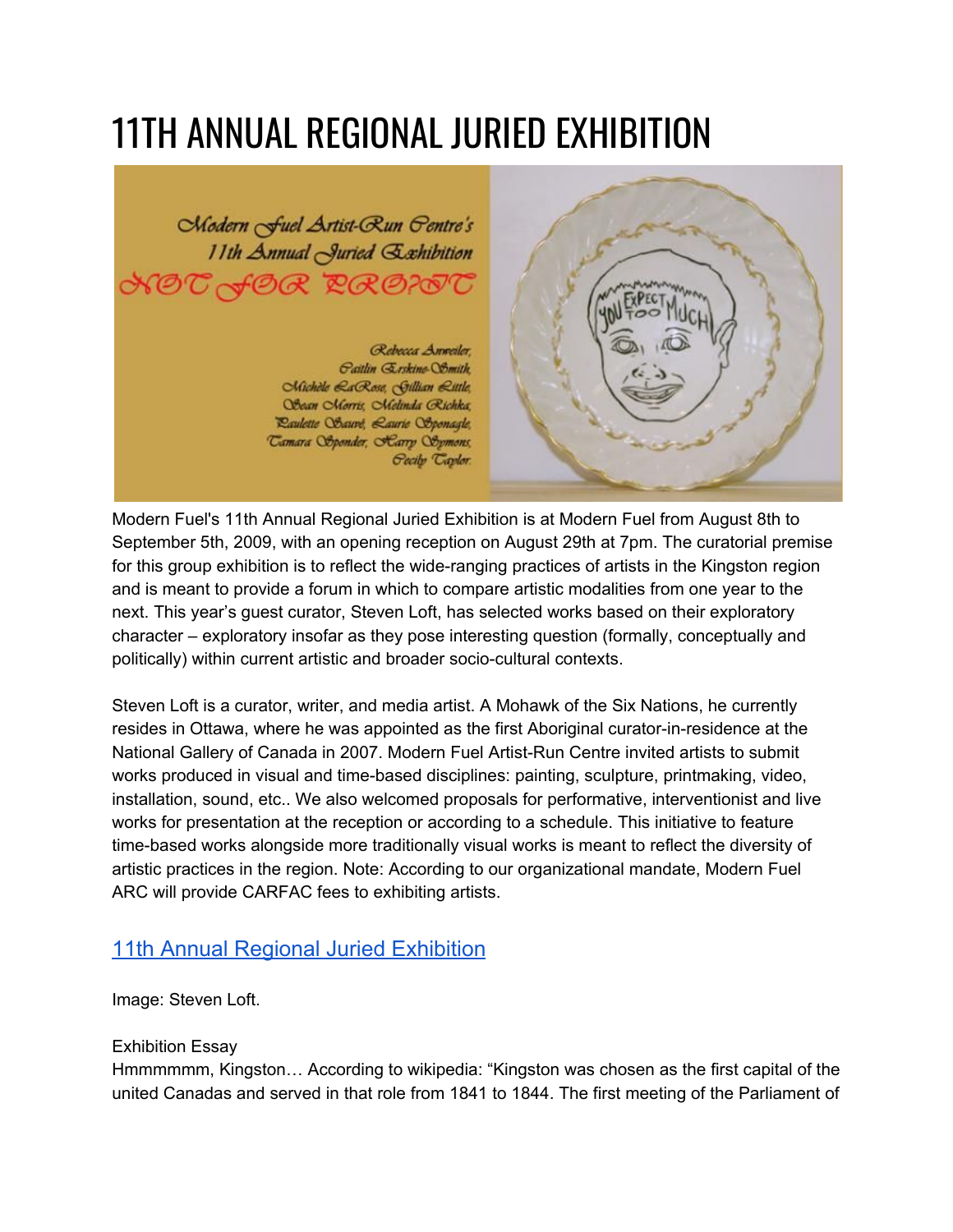the United Canadas on June 13, 1841 was held on the site of what is now Kingston General Hospital. The city was considered too small and lacking in amenities, however, and its location made it vulnerable to American attack. Consequently, the capital was moved to alternating locations in Montreal and Toronto, and then later to Ottawa in 1857. Subsequently, Kingston's growth slowed considerably and its national importance declined."

Owwww… But Kingston is so much more than the sum of its history. It is a rich and vibrant community with a socially engaged and art savvy populace. It's an academic town with all that implies and promises. It has galleries, theatres, festivals, and all the cultural accoutrement of a dynamic cultural metropolis. And, it has Modern Fuel, one of the oldest artist run centres in the country. More from wikipedia: "The French originally settled upon a traditional Mississaugas First Nation site called Katerokwi (Cataraqui in the common transliteration, and according to French pronunciation rules should be said "kah-tah-RAH-kee," although it is generally pronounced "kah-tah-ROCK-way") in 1673 and established Fort Cataraqui, later to be called Fort Frontenac. The fort was captured and destroyed by the British in the Battle of Fort Frontenac during the Seven Years' War in 1758. A receiving centre for fleeing refugees from the American Revolution some years later, Kingston became the primary community of south-eastern Upper Canada. New settlement from the United Empire Loyalists (UEL) and Mohawks from the Six Nations in New York, led by Molly Brant (the sister of Six Nations Leader Joseph Brant - Tyendinega), formed a significant part of an expanding population in the area at the end of the 18th century."

So, maybe it's no coincidence (just a kind of circular logic) that a Mohawk curator (from the Six Nations in southern Ontario) is asked to jury a members' exhibit at Kingston's only artist-run centre. Trying to find aesthetic commonalities and conceptual bridges within the "regional juried show" format can be, well, a crap-shoot. Juried exhibitions are not so much curated, as they are "constructed." Theirs is the interplay of form, medium and theoretical frameworks that marks much of the raison d'etre of artist run culture. Juried exhibitions meet the professional development needs of local artists at varying levels of experience by giving them an opportunity to be exhibited in a professional, supportive and critical framework. To have their work viewed and discussed as well as celebrated in a centre committed to excellence and experimentation.

The title of the exhibition, "Not For Pro?it", not only references the fundamental nature of the artist-run centre identity, but to a wholly amusing and utterly extraordinary typo in Modern Fuel's newest brochure. It speaks equally to the fragility of the artist run movement and also to its strength. Whereas artist run centres are always under duress due to their "not for profit" status, there placement as public artist driven organizations also give them their vibrancy, their ability to respond, adapt, question and constantly challenge themselves to "support innovation and experimentation…facilitating the presentation, interpretation, and production of contemporary visual, time-based and interdisciplinary arts." In closing, I'd like to thank and congratulate all the artists who submitted proposals for this year's juried exhibition. To submit is an act of faith and yes, courage…a willingness to engage, to enliven and expose, with all the attendant risks